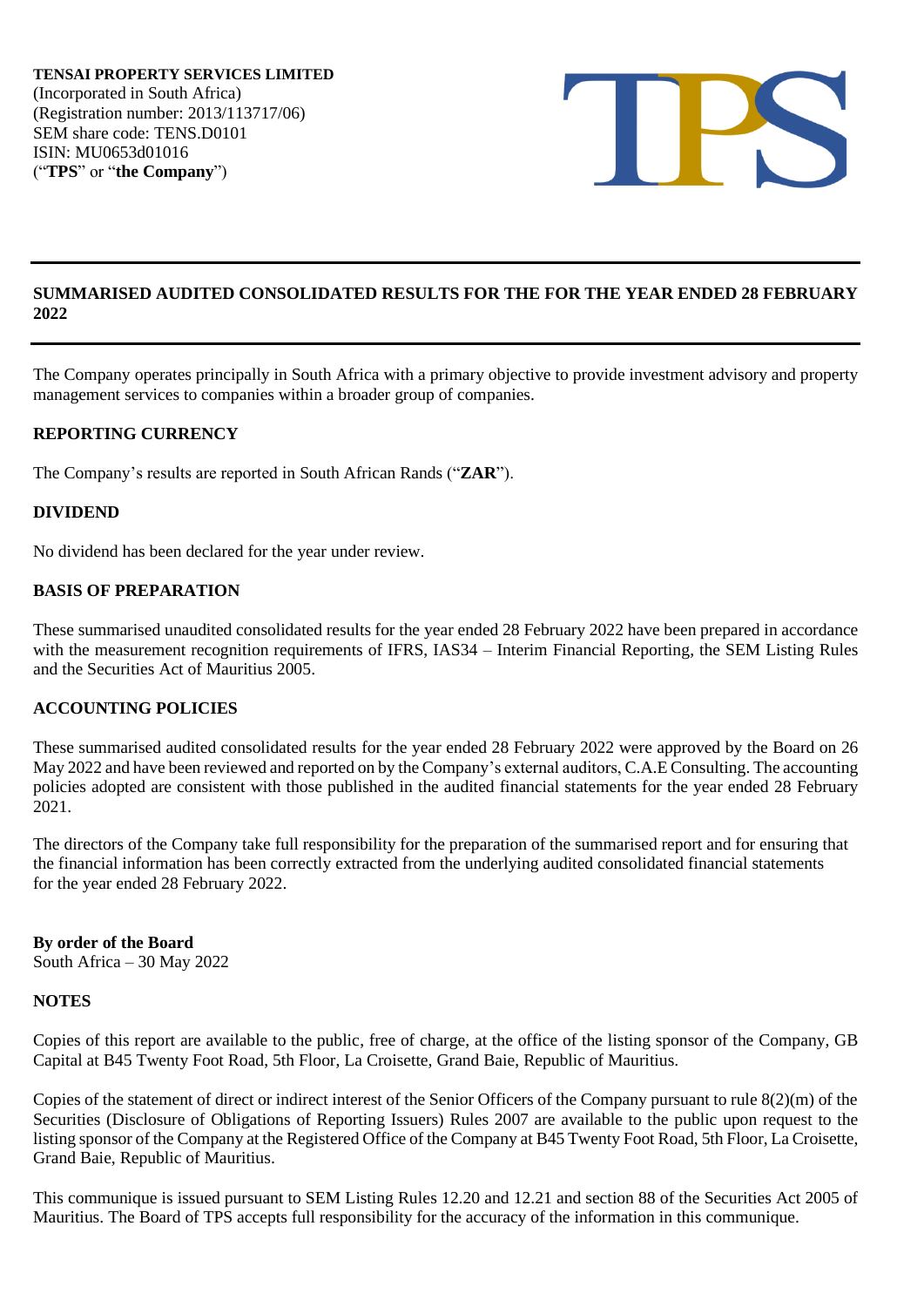30 May 2022

For further information, please contact:

# **SEM authorised representative and sponsor to TPS**

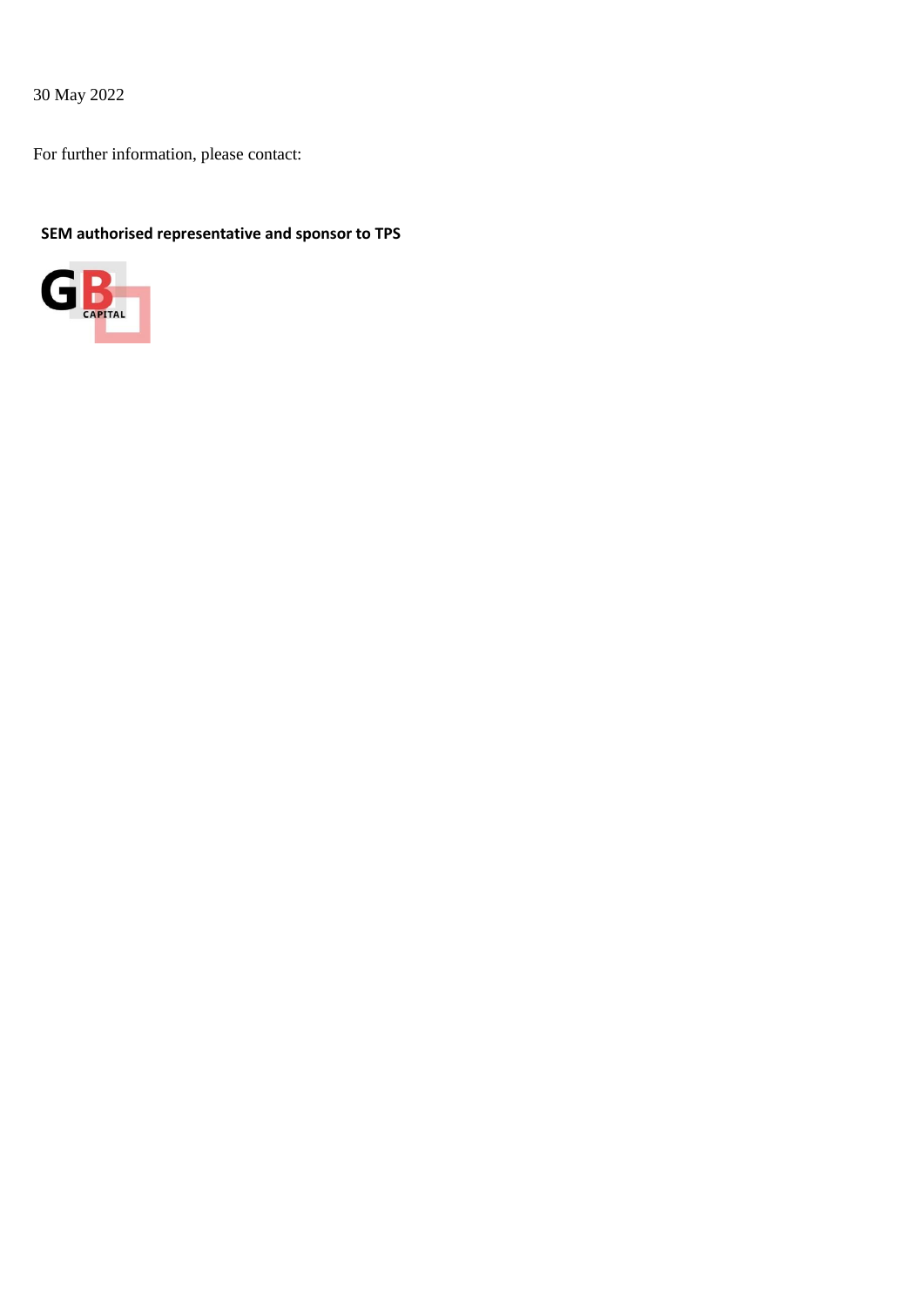# **SUMMARISED AUDITED COMPANY STATEMENT OF FINANCIAL POSITION FOR THE YEAR ENDED 28 FEBRUARY 2022**

| THE TEAKERDED 20 FEDROAKT 2          |                |               |
|--------------------------------------|----------------|---------------|
|                                      | 2022           | 2021          |
|                                      | ZAR            | <b>ZAR</b>    |
| <b>ASSETS</b>                        |                |               |
| <b>Non-current assets</b>            |                |               |
| Property, plant and equipment        | 1,166,166      | 1,511,174     |
| Investments in subsidiaries          | 75,183,513     | 75,183,513    |
| Investments in associates            | 1,472,419,118  | 1,179,111,733 |
| Deferred tax                         | 9,733,089      | 16,587,102    |
| <b>Total non-current assets</b>      | 1,558,501,986  | 1,272,393,622 |
| <b>Current assets</b>                |                |               |
| Loans to group companies             | 507,171,600    | 1,443,626,455 |
| Other financial assets               | 9,654,794      |               |
| Trade and other receivables          | 53,913         | 58,267        |
| Cash and cash equivalents            | 386,682,187    | 88,866,388    |
| <b>Total current assets</b>          | 903,562,494    | 1,532,551,110 |
| <b>Total assets</b>                  | 2,462,064,480  | 2,804,944,732 |
| <b>EQUITY AND LIABILITIES</b>        |                |               |
| <b>EQUITY</b>                        |                |               |
| Share capital                        | 100            | 100           |
| Reserves                             | 74,049,138     | 70,912,916    |
| Accumulated loss                     | (50, 023, 709) | (41,893,639)  |
| <b>Total equity</b>                  | 24,025,529     | 29,019,377    |
| <b>LIABILITIES</b>                   |                |               |
| <b>Non-Current liabilities</b>       |                |               |
| Loans from group companies           | 1,386,154,130  | 1,386,154,130 |
| Other financial liabilities          | 976,697,090    | 1,369,758,753 |
| <b>Total non-current liabilities</b> | 2,362,851,220  | 2,755,912,883 |
| <b>Current liabilities</b>           |                |               |
| Other financial liabilities          | 18,111,975     | 18,194,925    |
| Trade and other payables             | 517,326        | 1,817,547     |
| Loans from group companies           | 56,558,430     |               |
|                                      | 75,187,731     | 20,012,472    |
| <b>Total liabilities</b>             | 2,438,038,951  | 2,775,925,355 |
| <b>Total equity and liabilities</b>  | 2,462,064,480  | 2,804,944,732 |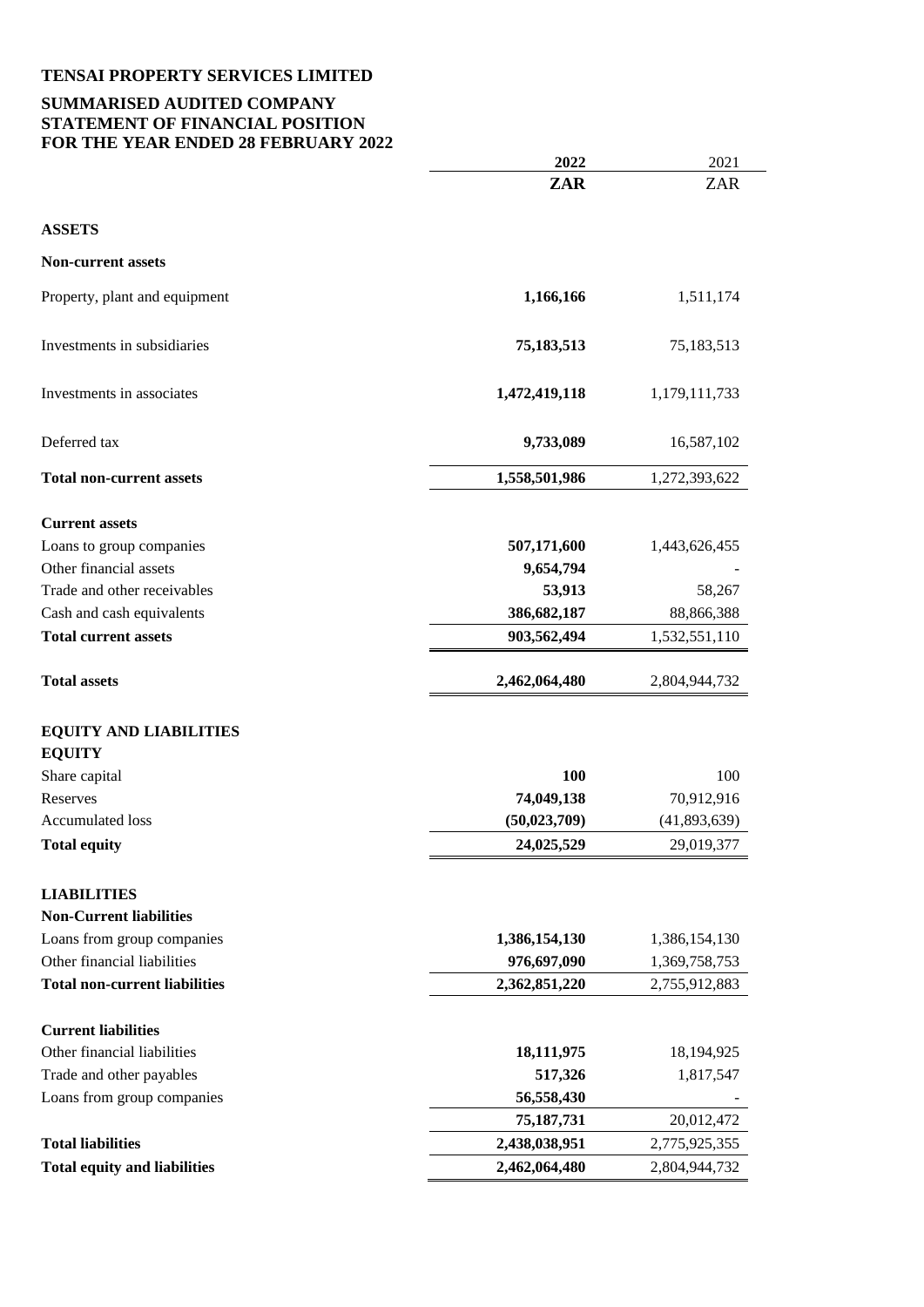## **SUMMARISED AUDITED COMPANY STATEMENT OF FINANCIAL POSITION FOR THE YEAR ENDED 28 FEBRUARY 2022**

|                                                                                                              | 2022           | 2021            |
|--------------------------------------------------------------------------------------------------------------|----------------|-----------------|
|                                                                                                              | ZAR            | <b>ZAR</b>      |
| Revenue                                                                                                      | 1,286,354      | 16,775,600      |
| Costs of sales                                                                                               | (1,044,618)    | (2,126,531)     |
| <b>GROSS (LOSS) PROFIT</b>                                                                                   | 241,736        | 14,649,069      |
| Other income                                                                                                 | 28,255,590     | 24,390,188      |
| Operating expenses                                                                                           | (8,532,234)    | (8,547,198)     |
| <b>OPERATING (LOSS)/PROFIT</b>                                                                               | 19,965,092     | 30,492,059      |
| Investment revenue                                                                                           | 43,756         | 31,296,844      |
| Finance costs                                                                                                | (74, 112, 705) | (63,517,309)    |
| Gain on a bargain purchase                                                                                   |                | 44,823,312      |
| Share of profit (loss) from equity<br>accounted investments                                                  | 52,827,800     | (97, 127, 714)  |
| (LOSS) FOR THE PERIOD BEFORE TAXATION                                                                        | (1,276,057)    | (54,032,808)    |
| Taxation                                                                                                     | (6,854,013)    | 18,311,361      |
| (LOSS) FOR THE PERIOD AFTER TAXATION                                                                         | (8, 130, 070)  | (35, 721, 447)  |
| OTHER COMPREHENSIVE INCOME                                                                                   |                |                 |
| Items that will not be reclassified to profit or loss                                                        |                |                 |
| Exchange gains on translating foreign operations<br>Share of comprehensive income (loss) of equity accounted |                | 106,336,258     |
| investments                                                                                                  | 3,136,222      | (109, 737, 136) |
| Total items that will not be reclassified to profit or loss                                                  | 3,136,222      | (3,400,878)     |
| Other comprehensive income (loss) for the year net of<br>taxation                                            | 3,136,222      | (3,400,878)     |
|                                                                                                              |                |                 |
| TOTAL COMPREHENSIVE (LOSS)/PROFIT FOR<br>THE YEAR                                                            | (4,993,848)    | (39, 122, 325)  |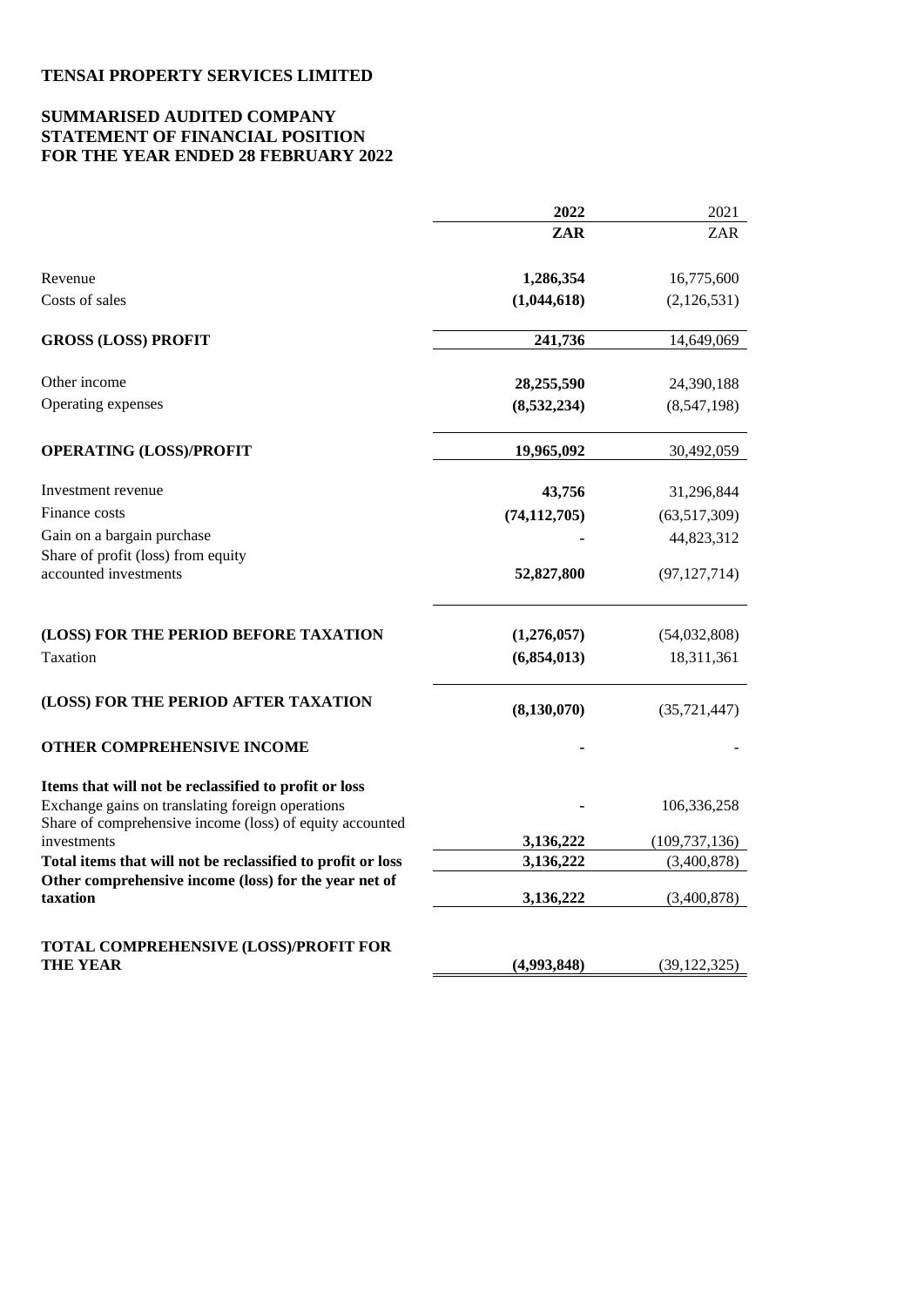## **SUMMARISED AUDITED COMPANY STATEMENT OF FINANCIAL POSITION FOR THE YEAR ENDED 28 FEBRUARY 2022**

| матемент от гинанстан гомпол          | <b>Foreign currency</b> |             | Accumulated    |                     |  |
|---------------------------------------|-------------------------|-------------|----------------|---------------------|--|
| <b>FOR THE YEAR ENDED 28 FEBRUARY</b> | <b>Share</b>            | translation |                |                     |  |
| 2022                                  | capital                 | reserve     | loss           | <b>Total equity</b> |  |
|                                       | ZAR                     | ZAR         |                | ZAR                 |  |
| Balance at 01 March 2020              | <b>100</b>              | 74,313,794  | (6,172,192)    | 68, 141, 702        |  |
| Loss for the year                     |                         |             | (35, 721, 447) | (35, 721, 447)      |  |
| Other comprehensive income            |                         | (3,400,878) |                | (3,400,878)         |  |
| <b>Balance at 01 March 2021</b>       | 100                     | 70,912,916  | (41,893,639)   | 29,019,377          |  |
| Loss for the year                     |                         |             | (8,130,070)    | (8,130,070)         |  |
| Other comprehensive income            |                         | 3,136,222   |                | 3,136,222           |  |
| <b>Balance at 28 February 2022</b>    | 100                     | 74,049,138  | (50, 023, 709) | 24,025,529          |  |

**Foreign currency**